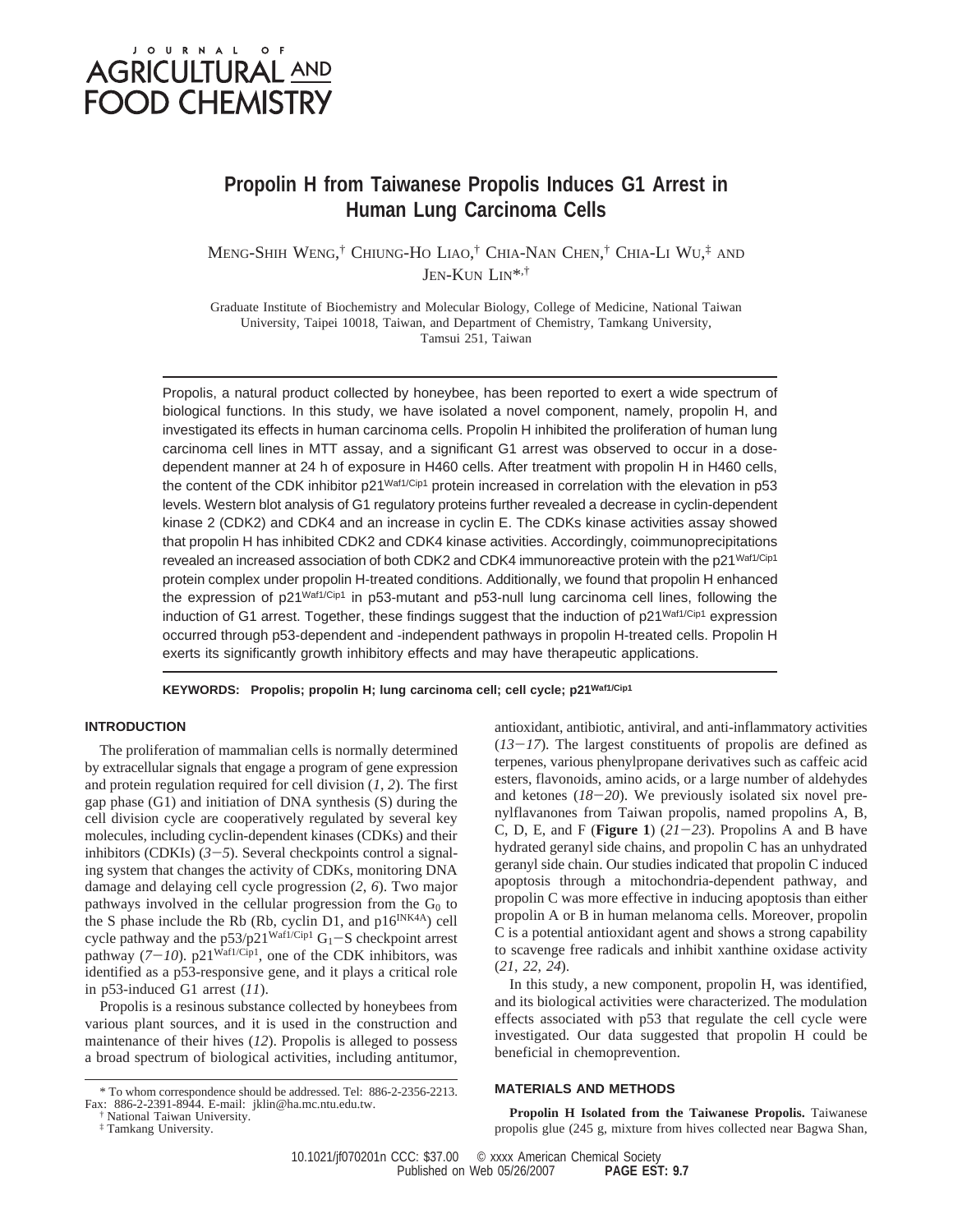



Taiwan) was homogenized by stirring at 4 °C and was washed three times with 0.7 L of deionized water. The residue was extracted three times with 95% ethanol. The filtered ethanol extract was evaporated to dryness under reduced pressure to furnish a brown powder, which was kept at  $-20$  °C until further purification. The brown powder from the ethanol extract was dissolved in methanol and applied to a Sephadex LH-20 column (Amersham Pharmacia Biotech AB) using 95% ethanol as the eluting solvent. All eluates, including fractions from the followup chromatographies, were assayed on human melanoma proliferation, and the active fractions were again chromatrographed on Sephadex LH-20 column using 95% ethanol to elute. The active fractions were subjected to silica gel column chromatrography (Kiesel gel, E. Merck) using a solvent system of *<sup>n</sup>*-hexane-EtOAc. Purification of the most active fraction ( $n$ -hexane:EtOAc =  $40:60$ ) was carried out on a reversephase preparative high-performance liquid chromatography (HPLC). Fractions of retention times at 28 min containing propolin H were collected. The conditions were as follows: column-Luna Phenomenex, C18, 250 mm  $\times$  10 mm (United States); solvent system, methanol: water (8:2); flow rate, 3 mL/min; and detection, UV 280 nm. Propolin H was obtained as a slightly yellow powder from the eluate of 80%

methanol/water. The <sup>1</sup>H and <sup>13</sup>C NMR data of propolin H are compiled in **Tables 1** and **2**.

**Cell Culture and Cytotoxicity Assay.** Human nonsmall cell lung cancer (NSCLC) p53 wild-type H460, p53-mutant H1155, and p53 null H1299 cell lines were obtained from the American Type Culture Collection (Manassas, VA) and cultured in RPMI-1640 medium (Hyclone Laboratories, Logan, UT) supplemented with 10% fetal calf serum (FCS, Hyclone Laboratories) and 100 U of penicillin-streptomycin. Cells were maintained at 37 °C in a humidified atmosphere at 95% air and 5%  $CO_2$ . All cells  $(1 \times 10^4)$  per well were cultured in 96 well plates. After incubation for 24 h, cells were washed and treated with different concentrations of propolin H in each well in triplicate for 24 h. Cell viability was determined by the MTT assay.

**Cell Synchronization, Drug Treatment, and Flow Cytometric Cell Analysis.** After 24 h of plating of the cells, the medium was removed. Cells were washed three times with phosphate-buffered saline (PBS) and then incubated with serum-free medium for 24 h. Under these conditions, cells were arrested in the G0/G1 phase, as determined by flow cytometry analysis. The serum-free medium was removed and changed to the fresh medium containing 10% FCS. Propolin H or E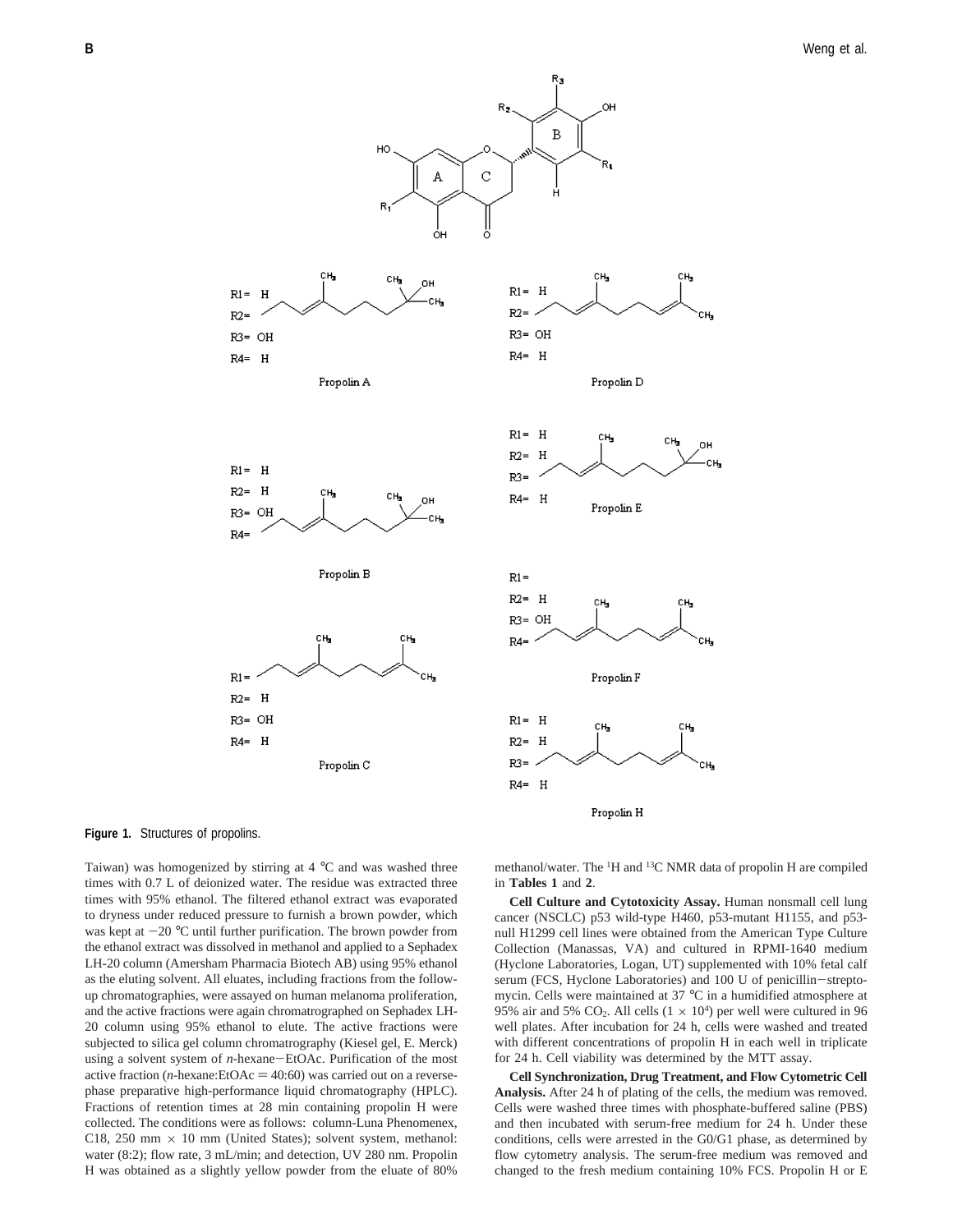**Table 1.** <sup>1</sup>H NMR Data of Propolin H and Propolin  $E^a$  in  $CDCl_3{}^b$ 

| position            |                 | propolin H $\delta_H$ (J, Hz) | position           |                 | propolin $E \delta_H (J, Hz)$ |
|---------------------|-----------------|-------------------------------|--------------------|-----------------|-------------------------------|
| $2\beta$            | CH.             | 5.30 (dd, 12.8, 2.9)          | $2\beta$           | СH              | 5.20 (dd, 11.6, 3.0)          |
| $3\beta$            | CH <sub>2</sub> | 2.67 (dd, 17.1, 3.1)          | $3\beta$           | CH <sub>2</sub> | 2.60 (dd, 17.1, 3.0)          |
| $3\alpha$           |                 | 3.10 (dd, 17.1, 12.8)         | $3\alpha$          |                 | 3.10 (dd, 17.1, 11.6)         |
| 6                   | CH.             | $5.86$ (d, 2.1)               | 6                  | CН              | $5.86$ (d, $2.0$ )            |
| 8                   | CH.             | $5.88$ (d, 2.1)               | 8                  | СH              | $5.88$ (d, $2.0$ )            |
| $2^{\prime}$        | CH.             | $7.15$ (d, $2.0$ )            | $2^{\prime}$       | СH              | $7.16$ (d, 2.1)               |
| 5'                  | CH.             | $6.77$ (d, $8.2$ )            | $5^{\prime}$       | СH              | $6.77$ (d, 8.2)               |
| 6'                  | CH.             | 7.11 (dd, 8.3, 2.2)           | 6'                 | СH              | 7.10 (dd, 8.2, 2.1)           |
| $1^{\prime\prime}$  | CH <sub>2</sub> | $3.34$ (d, $7.0$ )            | $1^{\prime\prime}$ | CH <sub>2</sub> | $3.32$ (d, $6.6$ )            |
| $2^{\prime\prime}$  | CH.             | $5.31$ (t, $7.0$ )            | $2^{\prime\prime}$ | СH              | 5.3                           |
| $4^{\prime\prime}$  | CH <sub>3</sub> | 1.69(s)                       | $4^{\prime\prime}$ | CH <sub>3</sub> | 1.69(s)                       |
| $5^{\prime\prime}$  | CH <sub>2</sub> | $2.03$ (t, $7.3$ )            | $5^{\prime\prime}$ | CH <sub>2</sub> | $2.03$ (t, 6.8)               |
| $6^{\prime\prime}$  | CH <sub>2</sub> | 2.10 (m)                      | 6''                | CH <sub>2</sub> | 1.50(m)                       |
| $7^{\prime\prime}$  | CH              | 5.10 (t, 7.3)                 | $7^{\prime\prime}$ | CH <sub>2</sub> | $1.40$ (t, 6.8)               |
| 9''                 | CH <sub>3</sub> | $1.55$ (s)                    | 9''                | CH <sub>3</sub> | 1.13(s)                       |
| $10^{\prime\prime}$ | CH <sub>3</sub> | 1.61(s)                       | 10''               | CH <sub>3</sub> | 1.13(s)                       |

 $a$  Data taken from ref 23.  $b$  Assignments were based on the HMQC and HMBC NMR data.

Table 2. <sup>13</sup>C NMR Data of Propolin H and Propolin E<sup>a</sup>

| carbon<br>no.      | propolin H in<br>$CDCl3 \delta c$ | propolin E in<br>$CDCl3 \delta c$ |
|--------------------|-----------------------------------|-----------------------------------|
| 2                  | 80.7                              | 80.6                              |
| 3                  | 44                                | 44.2                              |
| $\overline{4}$     | 197.8                             | 197.8                             |
| $\frac{5}{6}$      | 164.9                             | 164.8                             |
|                    | 97                                | 97                                |
| $\overline{7}$     | 168.4                             | 168.4                             |
| 8                  | 96.2                              | 96.2                              |
| 9                  | 165.4                             | 165.2                             |
| 10                 | 103.3                             | 103.4                             |
| 1'                 | 130.8                             | 130.9                             |
| $2^{\prime}$       | 128.9                             | 128.9                             |
| 3'                 | 129.5                             | 129.5                             |
| 4'                 | 156.7                             | 156.7                             |
| 5'                 | 115.9                             | 119.5                             |
| 6'                 | 126.2                             | 126.3                             |
| $1^{\prime\prime}$ | 29.1                              | 29.1                              |
| $2^{\prime\prime}$ | 123.7                             | 123.7                             |
| $3^{\prime\prime}$ | 137                               | 137.2                             |
| $4^{\prime\prime}$ | 16.2                              | 16.1                              |
| $5^{\prime\prime}$ | 40.9                              | 41.2                              |
| 6''                | 27.7                              | 23.7                              |
| 7''                | 125.3                             | 44.3                              |
| 8''                | 132.2                             | 71.5                              |
| 9''                | 17.8                              | 29.2                              |
| 10''               | 25.9                              | 29.1                              |

<sup>a</sup> Data taken from ref 23. Assignments were also based on the HMQC and HMBC NMR data obtained, respectively.

solutions were prepared by dissolving this compound in a final concentration of 0.1% (v/v) dimethyl sulfoxide (DMSO). The cell cycle progression was measured by flow cytometry analysis.

**Western Blot Analysis.** Treated and untreated cells were rinsed twice with ice-cold PBS and then lysed in an appropriate extraction buffer (10 mM Tris-HCl, pH 7; 140 mM sodium chloride; 3 mM magnesium chloride; 0.5% [v/v] NP-40; 2 mM phenylmethylsulfonyl fluoride; 1% [w/v] aprotinin; and 5 mM dithiothreitol) for 30 min on ice. The extracts were centrifuged for 30 min at 12000*g*. Proteins were loaded at 50 *<sup>µ</sup>*g/lane on sodium dodecyl sulfate (SDS)-polyacrylamide gel and then transferred to nitrocellulose membranes. The membranes were blocked for 30 min at room temperature in PBS plus 0.5% Tween 20 containing 1% bovine serum albumin and then incubated for 2 h at room temperature with 1:1000 dilution of one of the mouse monoclonal antibodies against human cyclin D1, CDK2, p27 (1:1000 dilution, Santa Cruz, CA), p21 or *â*-actin (1:1000 dilution, Transduction Laboratories, KY), or rabbit polyclonal anti-human CDK4, cyclin E (1:1000 dilution), and p53 (1:1000 dilution, Transduction Laboratories) antibody. After

washing, the membranes were incubated for 60 min at 25 °C with the 1:3000 dilution of appropriate horseradish peroxidase-labeled secondary antibody, and bound antibody was visualized and quantified by chemiluminescence detection (Amersham, IL). Actin was used as the internal control. The amount of the protein of interest, expressed as arbitrary densitometric units, was normalized to the densitometric units of actin. The density of the band was then expressed as the relative density as compared to that in untreated cells (control), which was taken as one-fold.

**Immunoprecipitation and CDKs Kinase Assay.** For the CDK kinase assay, lung cancer cells H460 ( $3 \times 10^5$ /dish) were precultured in 100 mm culture dishes for 24 h and then starved for 24 h. After starvation, cells were changed to fresh, complete medium and treated with 0 or 40  $\mu$ M propolin H for 24 h. After 24 h of propolin H treatment, H460 cells were rinsed twice with ice-cold PBS and lysed with Gold lysis buffer (10% glycerol, 1% Triton X-100, 1 mM sodium orthovanadate, 1 mM EGTA, 5 mM EDTA, 10 mM NaF, 1 mM sodium pyrophosphate, 20 mM Tris-HCl, pH 7.9, 100 *µ*M *â*-glycerophosphate, 137 mM NaCl, 1 mM PMSF, 10 *µ*g/mL aprotinin, and 10 *µ*g/ mL leupeptin) for 30 min at 4 °C. The cell lysate was clarified by centrifugation at  $12000g$  for 30 min at  $4^{\circ}$ C. A total of  $250 \mu g$  of protein was incubated with anti-CDK2 or anti-CDK4 antibody and protein A/G plus agarose (Santa Cruz, CA) for 18 h at 4 °C. The immunoprecipitate was washed thrice with immunoprecipitate buffer (1% Triton X-100, 150 mM NaCl, 10 mM Tris, pH 7.4, 1 mM EDTA, 1 mM EGTA, 0.2 mM sodium vanadate, 0.2 mM PMSF, and 0.5% NP-40) and thrice with kinase buffer (50 mM HEPES, pH 7.4, 10 mM  $MgCl<sub>2</sub>$ , 2.5 mM EDTA,

10 mM *â*-glycerophosphate, 1 mM NaF, and 1 mM DTT for CDK4; 50 mM HEPES, pH 7.4, 10 mM MgCl<sub>2</sub>, 2.5 mM EDTA, and 1 mM DTT for CDK2).

For the immunoprecipitation western analysis, the CDK2 and CDK4 immunoprecipitates were resuspended in 25 *µ*L of lysis buffer, mixed with  $5\times$  Laemmli's loading buffer, and separated by SDS-polyacrylamide gel electrophoresis (PAGE) and then transferred to nitrocellulose and blotted with anti-p21. In each case, blots were stripped and reprobed with the antibody used for immunoprecipitation.

For the kinase assay, the CDK2 and CDK4 immunoprecipitates were washed with one of two kinase buffers (50 mM HEPES, pH 7.4, 10 mM MgCl2, 2.5 mM EDTA, and 1 mM DTT for CDK2; the same buffer but with 10 mM *â*-glycerophosphate and 1 mM NaF for CDK4) thrice. The kinase reactions were carried out in a final volume of 40 *µ*L containing 2 *µ*g of histone H1 (Calbiochem, San Diego, CA) or 1  $\mu$ g of Gst-Rb (Santa Cruz), 20  $\mu$ M cold ATP, and 5  $\mu$ Ci [r-<sup>32</sup>p] ATP (5000 Ci/mmol, Amersham) and incubated for 20 min at 25 °C. Each sample was mixed with  $10 \mu L$  of Laemmli's loading buffer to stop the reaction, heated for 10 min at 100 °C, and subjected to SDS-PAGE. The gels were dried, visualized by autoradiography, and quantified by densitometry (IS-1000 Digital Imaging System). The kinase activities in each treatment were normalized with the levels of immunoprecipitation loading control as the relative activities as compared to that in untreated cells (control), taken as 100%.

**Statistical Analysis.** The results were expressed as means  $\pm$  standard errors (SEs) calculated from the specified numbers of determination. Comparisons were subjected to one-way analysis of variance followed by Fisher's least significant difference test. Significance was accepted at  $p \leq 0.05$ .

#### **RESULTS**

**Purification and Identification of Propolin H.** Propolin H (**Figure 1**) was isolated after repeated chromatographies of the 95% ethanol extract of the propolis glue under the guidance of human melanoma proliferation. Final purification of the active fraction was achieved by HPLC on a reversed-phase column. The total content of the active component, propolin H, was 1.8% of the propolis glue. Both 1H and 13C NMR (in CD3OD, **Tables 1** and **2**) displayed absorptions characteristic of the prenylflavanone type, very similar to those of propolin E, the more polar component, and isolated from the same source (1.2%) (*23*). The high-resolution mass spectrometry of a pure sample of prolopin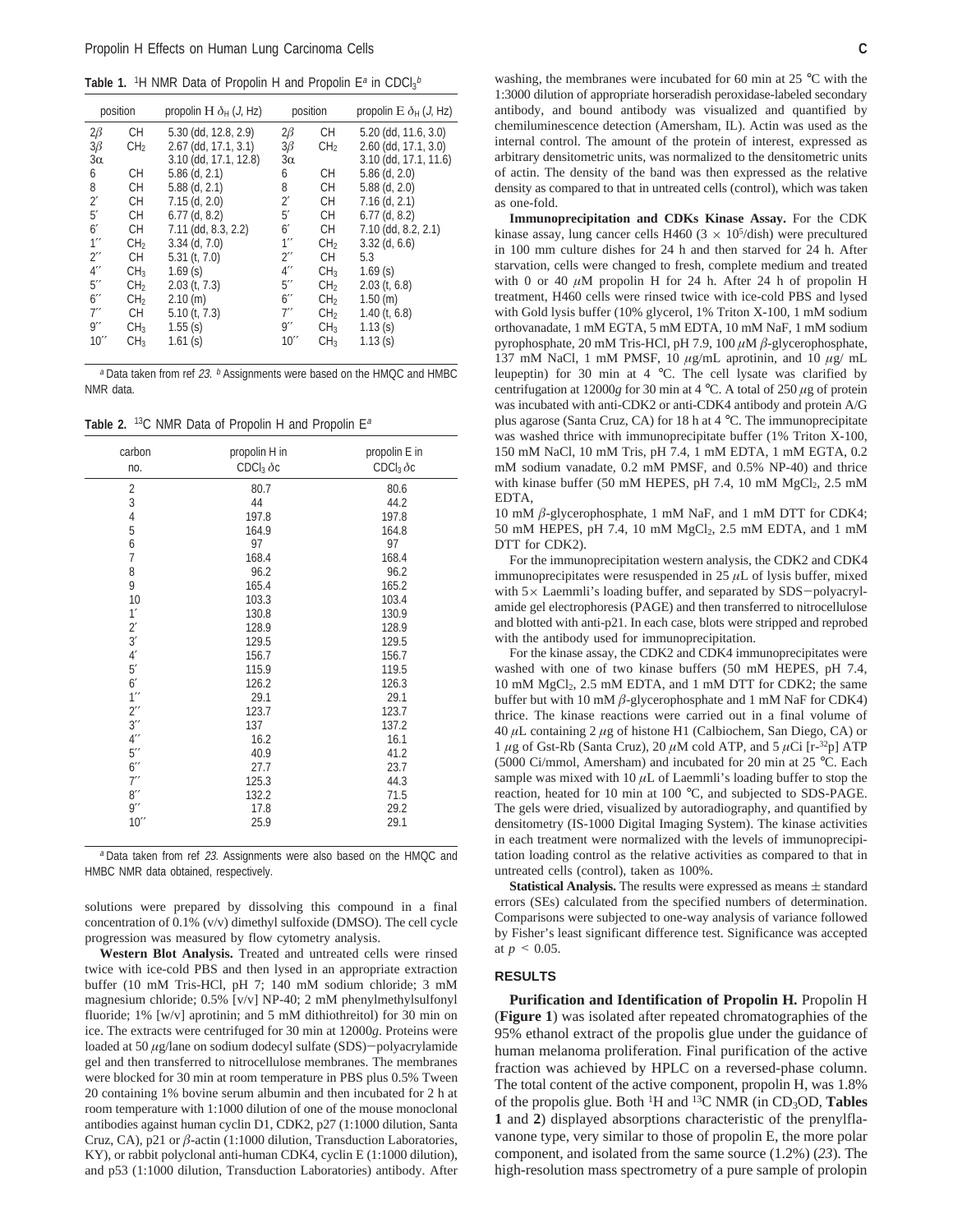H indicated an  $[M]^{+}$  of 408 with the molecular composition  $C_{25}H_{28}O_6$ . The main structural differences of propolins H and E are a water molecule elimination in the geranyl side chain. Moreover, the geranyl substitution is also on the B ring at C-3, the same as that of propolin E, judging from the coupling patterns of the two aromatic rings ( $\delta$ <sub>H</sub> 5.86, d,  $J = 2.1$  Hz; 5.88, d,  $J = 2.1$  Hz; 6.77, d,  $J = 8.2$  Hz; 7.15, d,  $J = 2.1$  Hz; and 7.11, dd,  $J = 8.2$ , 2.1 Hz). Propolin H is a novel compound characterized from Taiwanese propolis. In **Tables 1** and **2**, a complete assignment of each proton and each carbon of propolins E and H in *d*-methanol is compiled on the basis of the two-dimensional NMR data [heteronuclear multiple quantum coherence (HMQC), heteronuclear multiple bond correlation (HMBC), and nuclear Overhauser enhancement spectroscopy) observed.

**Propolin H Inhibits Cell Proliferation and Induces G1 Phase Cell Cycle Arrest in Human H460 Lung Cancer Cells.** To investigate the growth inhibitory effect of propolin H in tumor cells, we first assessed the antiproliferation efficacy of propolin H on human H460 lung cancer cells. These cells were treated with  $0-80 \mu M$  propolin H in 0.1% DMSO for 24 h, and the cell viability was measured by MTT assay (**Figure 2A**). The inhibitory effect was obvious after 24 h of treatment of  $20-80 \mu M$  propolin H in these cells, and the cell viability of 20, 40, and 80  $\mu$ M propolin H-treated cultures fell by approximately 14.8, 13.2, and 20%, respectively. In contrast, propolin E has also decreased the proliferation of H460 cells in a dose-dependent manner. After 24 h of incubation, the cell viability of 5, 10, 20, 40, and 80 *µ*M propolin E-treated cultures fell by approximately 19.2, 22.1, 23.5, 31.4, and 39.0%, respectively. We also examined the growth inhibitory effect of propolins H and E on human A2058 melanoma cells (**Figure 2B**). Our data showed that both propolins H and E also inhibited cell proliferation of A2058 melanoma cells in a dose-dependent manner. After 24 h of treatment, the cell viability of 5, 10, 20, and 40 *µ*M propolin H-treated A2058 cells fell by approximately 3.7, 38.5, 59.4, and 76.8%, respectively. In propolin E-treated A2058 cells, the cell viability fell by approximately 2.8, 11.2, 30.7, 23.5, and 54.5% after treatment with various concentrations propolin E for 24 h  $(5, 10, 20, \text{ and } 40 \,\mu\text{M}$ , respectively). To examine the reversibility of the propolin H-induced growth inhibition, the H460 cells were treated with  $0-80 \mu M$  propolin H. After 24 h of treatment, propolin H was removed and replaced with fresh medium. **Figure 2C** suggested that the inhibitory effect of propolin H was irreversible and was sustained to 48 h.

To assess whether propolin H-induced cell growth inhibition is mediated via alternations in cell cycle progression, H460 cells were synchronized by serum-free medium for 24 h and then by serum-supplemented medium containing propolin H (0, 5, 10, 20, and 40  $\mu$ M). To evaluate the effect of propolin H on cell cycle phase distribution, flow cytometry analysis was performed. As shown in **Figure 2D**, propolin H induces a G1 phase cell cycle arrest in a dose-dependent manner. The percentage of cells in G1 phase increased 57.8% in control and  $75.1\%$  with  $40 \mu M$ treatment of propolin H. In contrast to propolin H, propolin E did not increase cell cycle arrest at the G1 phase in H460 cells (**Figure 2E**). Furthermore, treatment with 40 *µ*M propolin H sustained G1 arrest at time points ranging from 0 to 24 h in H460 cells. Propolin H caused a roughly 18% increase in G1 arrest at 40  $\mu$ M for 24 h in H460 cells (**Figure 2F**).

**Down-Regulation of Cyclin D, Cyclin E, and Associated CDK Protein Levels, and CDK2- and CDK4-Associated Kinase Activities in Propolin H-Treated H460 Lung Cancer Cells.** It is well-known that cyclin D, cyclin E, CDK2, and CDK4/6 cooperate to promote G1 phase progression  $(3-5)$ . To examine whether propolin H regulated the expression levels of these proteins in the G1 phase, H460 cells were synchronized by serum-free medium for 24 h and then serum-supplemented medium containing 40  $\mu$ M propolin H for various time points (0, 3, 6, 12, 18, and 24 h). After cells were harvested, western blot analyses were done with anti-cyclin D1, E, CDK2, and CDK4 antibodies, respectively. As shown in **Figure 3A**, the protein levels of CDK2 and CDK4 fell following treatment with propolin H at the experimental time points. The protein levels of cyclin E decreased at time points ranging from 6 to 18 h with 40  $\mu$ M propolin H in H460 cells. However, cyclin E was up-regulated at the time points of 24 h in propolin H-treated H460 cells. Otherwise, the protein level of cyclin D1 has been found slightly different between DMSO- and propolin H-treated cells.

It is well-known that cyclin D, cyclin E, CDK2, and CDK4/6 cooperate to promote G1 phase progression. To further verify whether the propolin H-induced down-regulation of CDK2 and CDK4 was associated with the enzyme activities of various cyclin-CDK complexes, an in vitro kinase assay was performed. Histone H1 or Gst-Rb was used as a substrate in immunoprecipitation experiments performed with antibodies against CDK2 and CDK4, respectively. The H460 cells were synchronized by serum-free medium for 24 h and then serumsupplemented medium containing DMSO or 40 *µ*M propolin H for 24 h. Lysates from cells treated with propolin H  $(40 \mu M)$ for 24 h showed a significant decrease in kinase activities (**Figure 3B**). Densitometric analysis showed that kinase activities of CDK2 and CDK4 were decreased about 40 and 50%, respectively, in propolin H-treated cells. A propolin H-mediated decrease of CDK2 and CDK4 protein levels was consistent with reduction in their kinase activities. These results suggested that propolin H may inhibit the G1-S transition-related CDKs kinase activities, which should contribute to G1 arrest.

**Effects of Propolin H on Protein Expression of CDK Inhibitors p21Waf1/Cip1, p27Kip1, and p53 in Human H460 Lung Cancer Cells.** Numerous studies have shown that CDK inhibitors (CDKIs) regulate the progression of cells in the G0/ G1 phase and an induction of CDKIs causes a blockade of G1/S transition thereby resulting in cell cycle arrest (*3*, *5*, *6*, *8*). To determine whether propolin H induces the expressions of CDKIs, we first examined the effects of propolin H on the expressions of  $p21^{WafI/Cip1}$  and  $p27^{Kip1}$  protein in H460 cells. After treatment of propolin H with various time points, cells were harvested and western blot analyses were done with anti $p21^{Waf1/Cip1}$  and  $p27^{Kip1}$  antibodies, respectively. As shown in Figure 4A, the protein levels of p21<sup>Waf1/Cip1</sup> displayed a maximum increase at 18 h (2.1-fold) in propolin H-treated H460 cells. However,  $p27^{Kip1}$  displayed a decrease after propolin H treated for 24 h. The increase of  $p21^{Waf1/Cip1}$  protein has been reported to occur through either p53-dependent or p53 independent mechanisms. The  $p53/p21<sup>Waf1/Cip1</sup>$  signaling plays a critical role in regulating the  $G1-S$  transition in response to a variety of cellular stresses (*6*, *8*). Therefore, we furthermore examined the effect of propolin H on the protein levels of p53 in H460 cells. Our data showed that the protein levels of p53 had been observed as 1.5-fold increases at 18 h and sustained for 24 h (**Figure 4A**) in propolin H-treated H460 cells.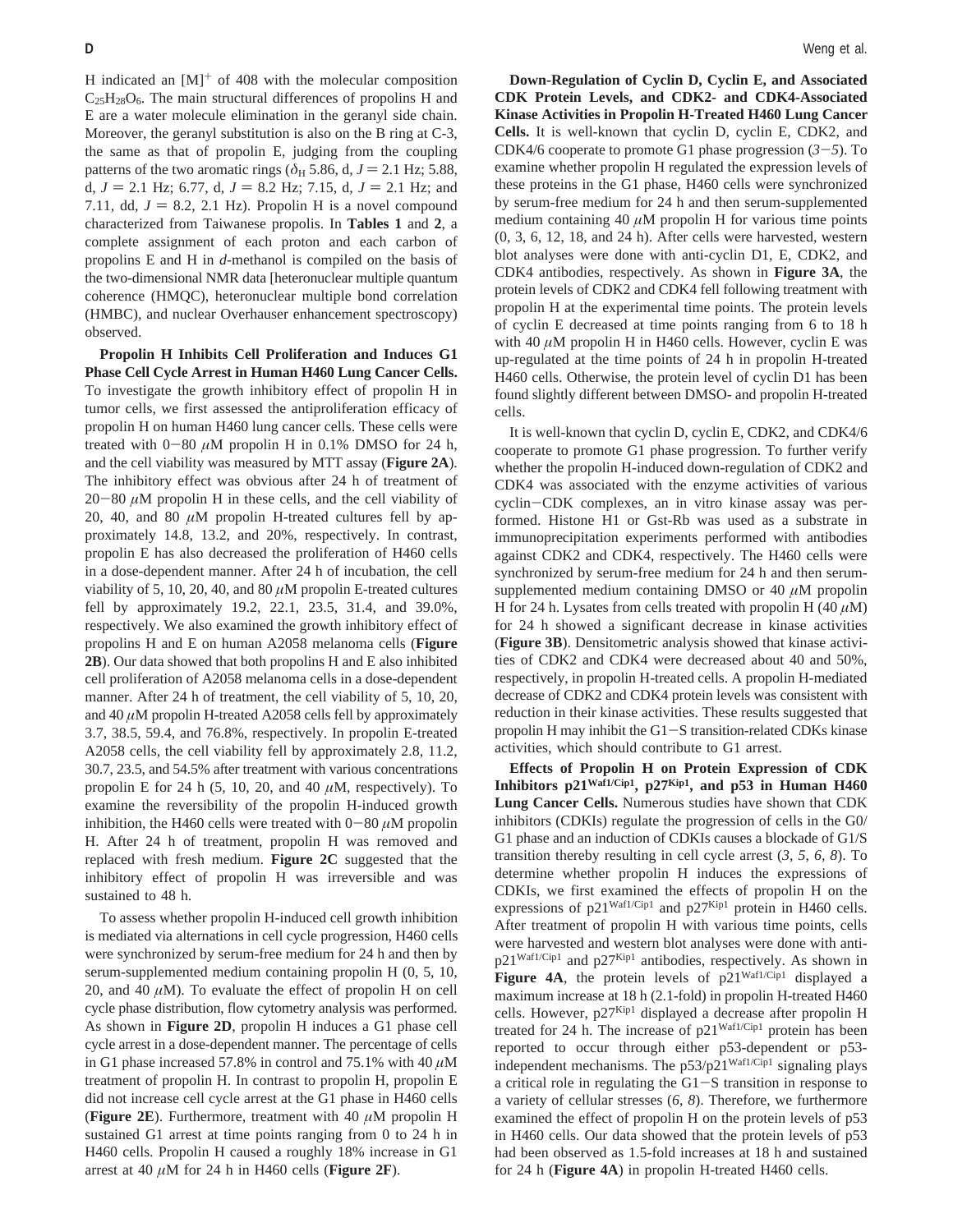

**Figure 2.** Growth inhibitory effects of propolin H on lung carcinoma H460 cells. Dose-dependent inhibition of cell viability was observed in (**A**) lung carcinoma H460 and (**B**) human A2058 melanoma cells treated with various concentrations of propolin E and propolin H. Lung carcinoma H460 and human A2058 melanoma cells were maintained in 96 well plates at a density of  $1 \times 10^4$  cells/well for 24 h. Cells were treated with propolin E or propolin H at a dose of 0, 5, 10, 20, 40, and 80  $\mu$ M for 24 h. The MTT assay was performed as described in the Materials and Methods. The percentage of viable cells was calculated as a ratio of A490nm of treated cells vs control cells (treated with 0.1% DMSO vehicle). (**C**) Reversibility of the propolin H-induced inhibition of cell viability. Propolin H-induced inhibition of cell viability was not reversed by removal of propolin H. The H460 cells were incubated in culture media supplemented with 10% serum and 0.1% DMSO without or with various doses of propolin H (0, 10, 20, 40, and 80 *µ*M) for 24 h. After 24 h of treatment with propolin H, the cells were washed twice with PBS and replaced with fresh 10% serum without DMSO or propolin H. The propolin H-induced inhibition of cell viability was sustained for at least 48 h after removal of propolin H. (**D**) Effects of propolin H on cell cycle distribution. H460 cells were treated for 24 h with 0, 5, 10, 20, and 40  $\mu$ M and subjected to flow cytometry analysis for the distribution of cells in the cell cycle as described in the Materials and Methods. (**E**) Effects of propolin E and propolin H on G1 phase cell cycle distribution. Cells were treated with propolin E or propolin H and flow cytomerty analysis for the G1 phase cell cycle distribution. (**F**) Time-dependent induction of G1 cell cycle in propolin H-treated H460 cells. Cells were treated with 40 *µ*M propolin H for indicated times (0, 4, 12, and 24 h), and cell cycle analysis was performed as described in the Materials and Methods. Three samples were analyzed in each group, and values represent the means  $\pm$  SE. Significance was accepted at  $p < 0.05$ . The symbol (\*) indicates that the propolin H-treated group is different from control group.

The p21Waf1/Cip1 belongs to the Cip/Kip family of endogenous CDK inhibitors, which regulate CDKs activity through direct binding (*3*, *5*, *6*). To examine whether propolin H inhibited CDK2 and CDK4 kinase activities through the association between p21<sup>Waf1/Cip1</sup> and CDK2 or CDK4, H460 cells were synchronized by serum-free medium for 24 h and then serumsupplemented medium containing DMSO or 40 *µ*M propolin H for 24 h. After 24 h of incubation, cell lysates were immunoprecipitated by CDK2 or CDK4 antibodies and then

immunobloted by anti-p21Waf1/Cip1 antibody. As shown in **Figure 4B**, the levels of CDK2-p21Waf1/Cip1 and CDK4-p21Waf1/Cip1 complexes increased after propolin H had been administered for 24 h in H460 cells. Densitometric analysis showed 1.6-fold increases in the bound protein levels of p21Waf1/Cip1 with CDK2 as compared with control. Meanwhile, the bound levels of p21Waf1/Cip1 with CDK4 increases were 1.4-fold as compared with control.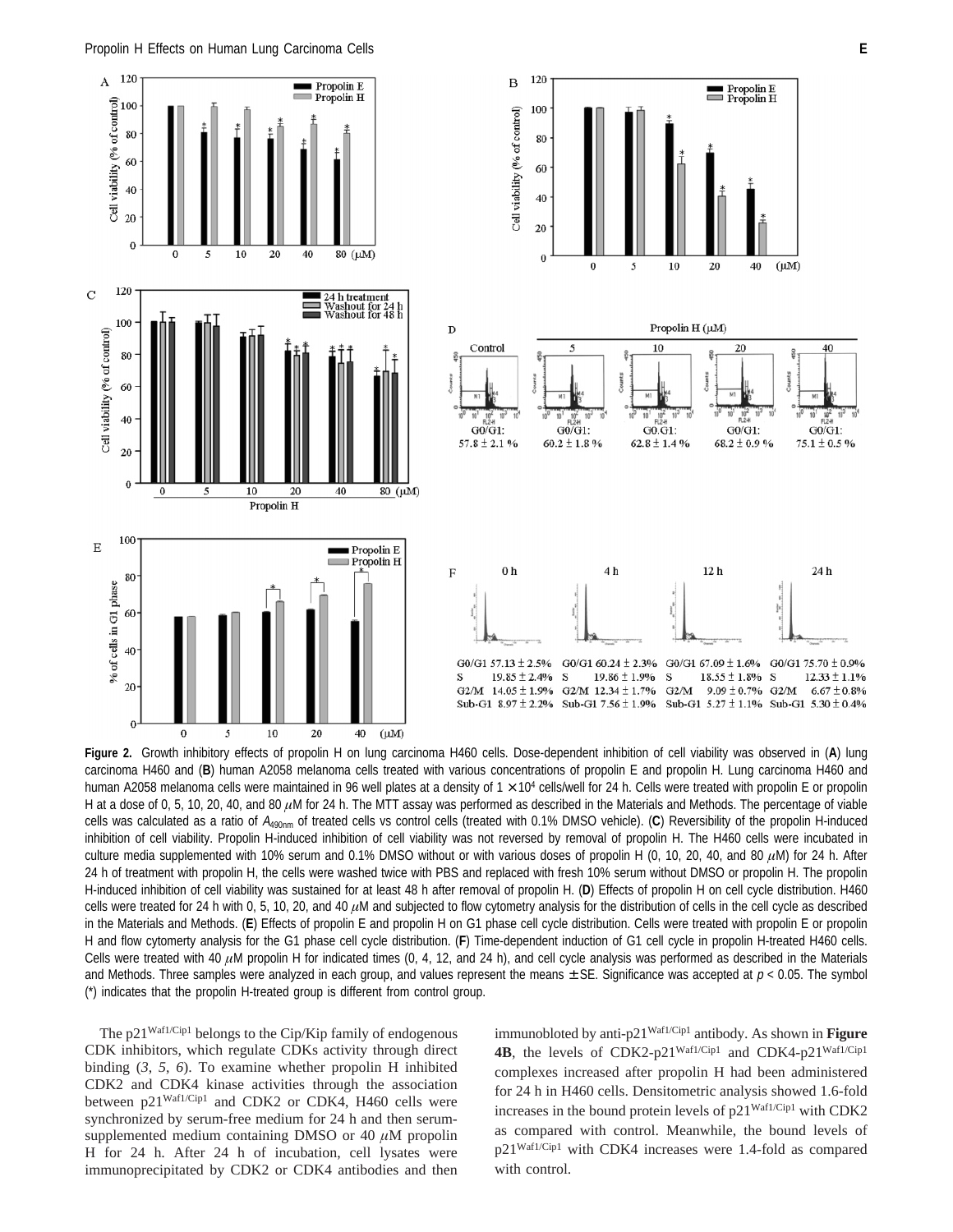

**Figure 3.** Effects of propolin H on the protein levels of cyclins, and CDKs and kinase activities of CDKs in lung carcinoma H460 cells. (**A**) Effects of propolin on the expression of cyclin D1, E, CDK2, and CDK4 in lung carcinoma H460 cells. The H460 cells were synchronized by serum-free medium for 24 h and then serum-supplemented medium containing DMSO or 40 *µ*M propolin H for various time points (0, 3, 6, 12, 18, and 24 h). After the cells were harvested, western blot analyses were done with anti-cyclin D1, cyclin E, CDK2, CDK4, and *â*-actin antibodies as described in the Materials and Methods. Results from a representative experiment are shown. The bottom panel of each band indicates the fold change in band intensity as compared with that of 0 h at each treatment time. (**B**) Effects of propolin H on the kinase activities of CDK2 and CDK4 in cell-free system. H460 cells were synchronized by serum-free medium for 24 h and then serum-supplemented medium containing DMSO or 40  $\mu$ M propolin H for 24 h. After 24 h, cells were harvested for immunoprecipitation, and kinase activities were performed as described in the Materials and Methods. The kinase activities associated with CDK2 immunocomplexes were analyzed with histone H1, and CDK4 was analyzed with Gst-Rb as the substrate. CDK2 and CDK4 levels were used as loading controls. The kinase activities in each treatment normalized with the levels of immunoprecipitation loading control are shown. Three samples were analyzed in each group, and values represent the means  $\pm$  SE. Significance was accepted at  $p < 0.05$ . The symbol (\*) indicates that the propolin H-treated group is different from the control group.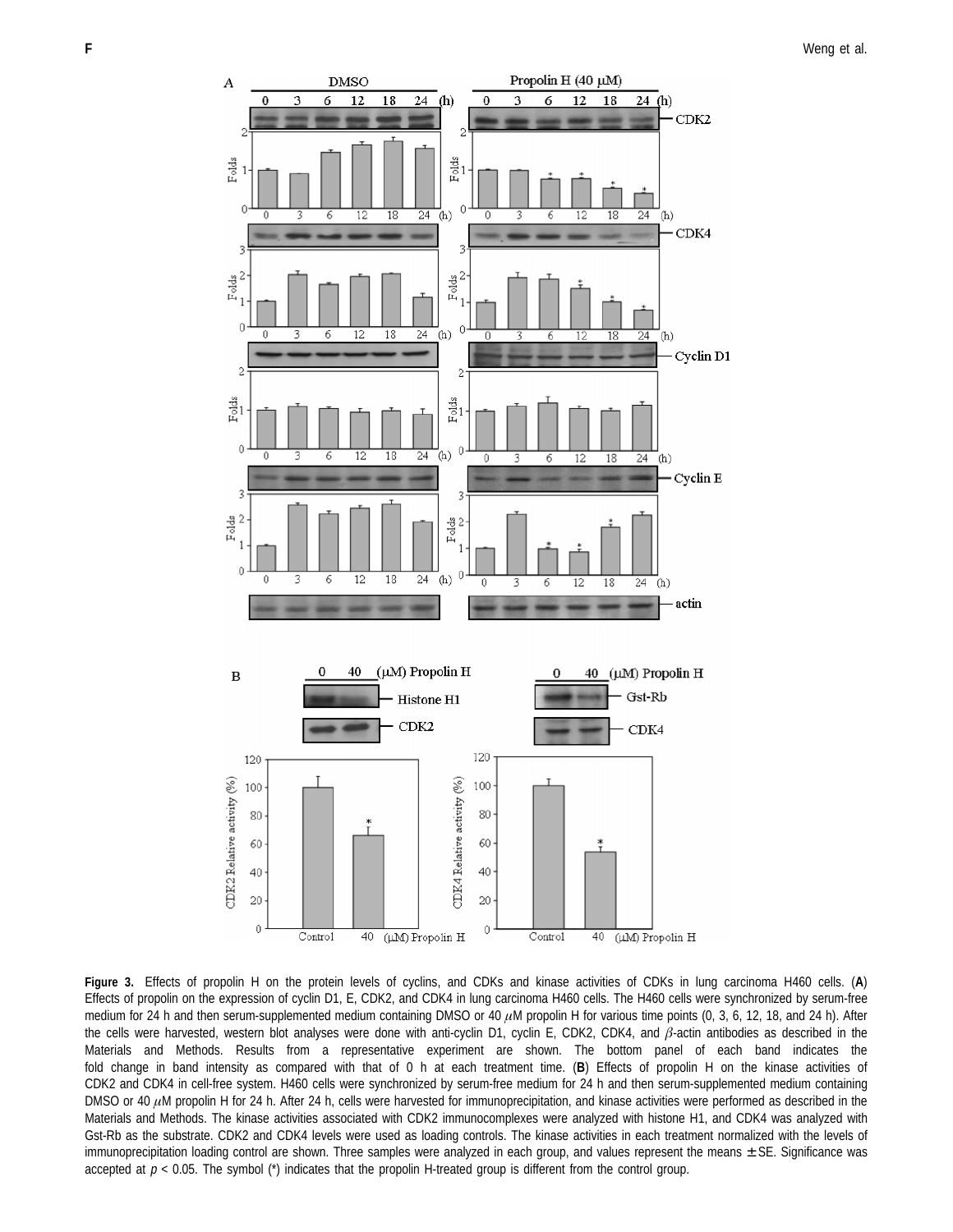

**Figure 4.** Effects of propolin H on the expression of CDKI and p53, and CDKs−CDKI complex in lung carcinoma H460 cells. (**A**) Effects of propolin on the expression of p21<sup>Waf1/Cip1</sup>, p27Kip1, and p53 in lung carcinoma H460 cells. H460 cells were synchronized by serum-free medium for 24 h and then serum-supplemented medium containing DMSO or 40  $\mu$ M propolin H for various time points (0, 3, 6, 12, 18, and 24 h). After the cells were harvested, western blot analyses were done with anti-p21<sup>Waf1/Cip1</sup>, p27Kip1, p53, and  $\beta$ -actin as described in the Materials and Methods. (B) Effects of propolin H on the formation of CDK2-p21<sup>Waf1/Cip1</sup> and CDK4-p21<sup>Waf1/Cip1</sup> complexes. Cells were treated with 40 *µM* propolin H for 24 h and immunoprecipitated with anti-CDK2 or CDK4 as described in the Materials and Methods. Western blot analysis was done with anti-p21Waf1/Cip1 antibody. CDK2 and CDK4 levels were used as loading controls. The bound levels of p21<sup>Waf1/Cip1</sup> in each treatment normalized with the levels of immunoprecipitation loading control are shown. Three samples were analyzed in each group, and values represent the means  $\pm$  SE. Significance was accepted at  $p < 0.05$ . The symbol (\*) indicates that the propolin H-treated group is different from the control group.

**Propolin H-Induced G1 Cell Cycle Arrest through a p53- Independent Mechanism.** The p53 protein has been suggested to be a potent transcription factor involved in the regulation of cell cycle arrest and occurrence of apoptosis (*9*, *<sup>11</sup>*, *<sup>25</sup>*-*27*). **Figure 4A** showed that the levels of p21<sup>Waf1/Cip1</sup> and p53 protein increased in a time-dependent manner in propolin H-treated H460 cells. This data suggested that G1 arrest induced by propolin H in H460 cells may be mediated through the up-regulation of p53 and p21<sup>Waf1/Cip1</sup> protein. To further confirm this hypothesis, we examined the effects of propolin H in

regulation of cell cycle in p53-mutant and p53-null lung cancer cell lines, H1155 and H1299, respectively. The H1155 (p53 mutant) and H1299 (p53-null) were cultured in complete medium for 24 h and then treated with propolin H at various concentrations (5, 10, 20, and 40  $\mu$ M) for 24 h. The cell viability was determined by MTT assay, and then, a dose-dependent inhibition of cell proliferation was observed both in H1155 and in H1299 cells. As shown in **Figure 5A**, the amount of 40  $\mu$ M propolin H-treated H1155 and H1299 cells fell by approximately 55 and 58.4%, respectively. To further determine the antipro-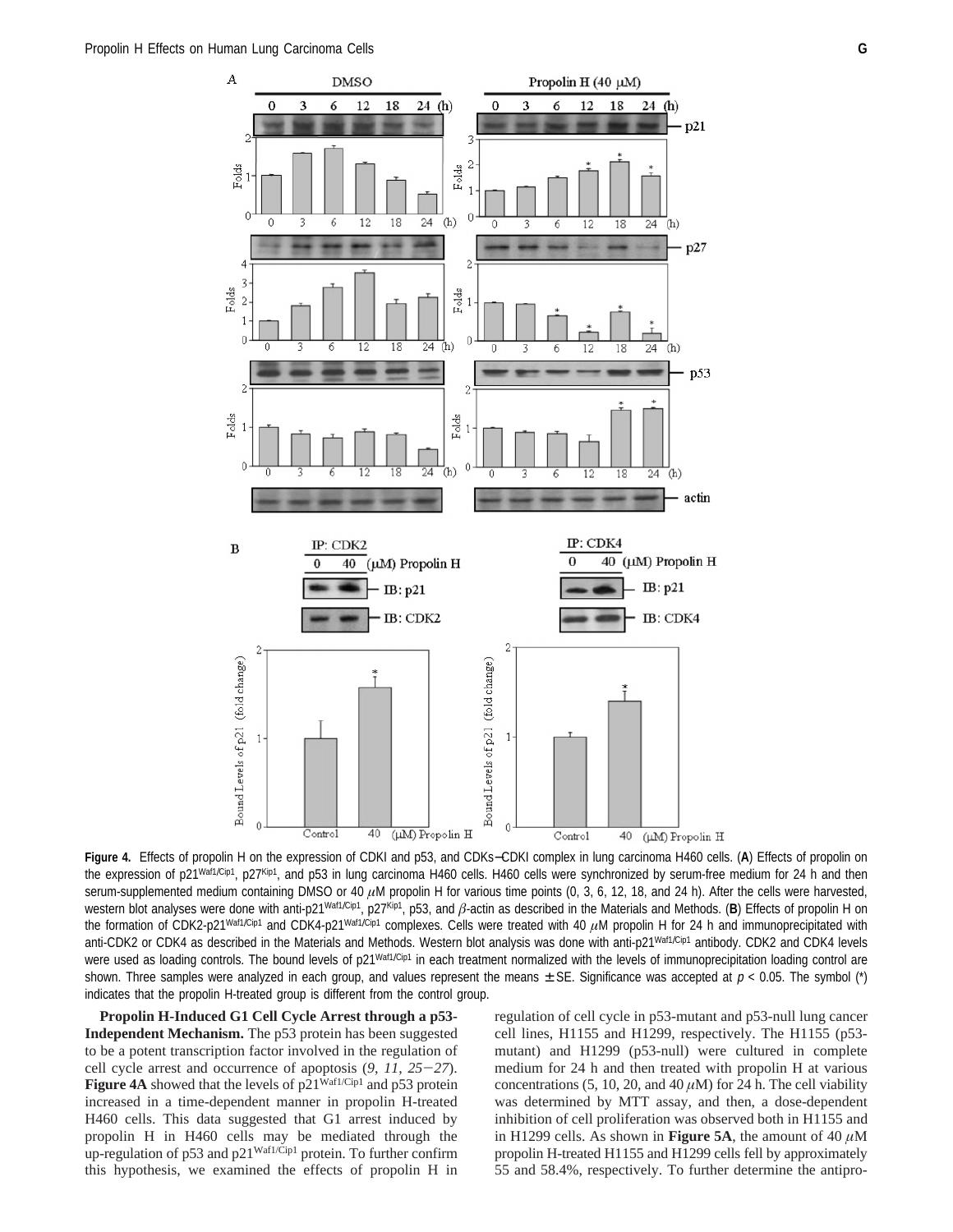

**Figure 5.** Effects of propolin H on p53-mutant H1155 and p53-null H1299 lung carcinoma cells. (**A**) Effects of propolin H on cell viability of p53 mutant H1155 and p53-null H1299 lung carcinoma cells. Cells were cultured in complete medium in 96 well plates at a density of  $1 \times 10^4$  cells/well for 24 h. Then, cells were treated with propolin H at doses of 0, 5, 10, 20, 40, and 80 *µ*M for 24 h. The MTT assay was performed as described in the Materials and Methods. (**B**) Effects of propolin H on the cell cycle distribution of p53-mutant H1155 and p53 null H1299 lung carcinoma cells. Cells were synchronized with serumfree medium for 24 h as described in the Materials and Methods. After they were synchronized, the cells were released into complete medium (10% serum) containing 0.1% DMSO or a different concentration of propolin H (0, 5, 10, 20, and 40  $\mu$ M) for 24 h. After 24 h of treatment, cells were harvested for cell cycle distribution analysis. Three samples were analyzed in each group, and values represent the means  $\pm$  SE. Significance was accepted at  $p < 0.05$ . The symbol  $(*)$  indicates that the propolin H-treated group is different from the control group.

liferation efficacy of propolin H in H1155 and H1299 cells, these cells were synchronized by RPMI-1640 medium and then treated with serum-supplemented medium containing various concentrations of propolin H  $(5, 10, 20, 40, \text{ and } 80 \,\mu\text{M})$  for 24 h. After 24 h of treatment, cells were harvested, and flow cytometry analyses were performed. As shown in **Figure 5B**, both H1155 and H1299 cells treated with propolin H experienced a decrease in the G2/M and S phase cells. The inhibitory effect was accompanied with an increase in G1 and sub-G1 populations relative to control cultures. Propolin H-treated (40  $\mu$ M) H1155 cells undergoing G1 arrest accounted for 44.07-



**Figure 6.** Effects of propolin H on the expression of cyclin D1, CDKs, and CDK inhibitors. Cells were treated with DMSO or 40 *µ*M propolin H, and western blot was done with anti-cyclin D1, CDK2, CDK4, p21 Waf1/Cip1, p27Kip1, and p53 antibodies as described in the Materials and Methods. Results from a representative experiment are shown.

57.41% of total cells for 24 h of treatment. Apoptotic cells made up 4.96-12.9%. In H1299 cells, treatment with 40 *<sup>µ</sup>*M propolin H increased the proportion of cells in the G1 and sub-G1 phase to 38.68-53.92 and 4.45-13.85%, respectively. To elucidate the specific regulatory proteins responsible for the cell cycle block by propolin H in H1155 and H1299 cells, cell extracts were prepared and western blot analyses were done with anticyclin D1, CDKs (CDK2 and CDK4), CDK inhibitors (p21<sup>Waf1/Cip1</sup> and  $p27^{Kip1}$ ), and  $p53$  antibodies, respectively. As shown in **Figure 6**, propolin H treatment caused an increase in cyclin D1 expression in H1299 but not H1155 cells. However, no detectable changes were observed in CDK2 protein levels in either H1155 or H1299 cells. The protein levels of CDK4 were up-regulated after propolin H treatment in H1299 cells, but no significant changes were apparent in H1155 cells. Levels of the CDK inhibitor  $p21^{Waf1/Cip1}$  also markedly increased with 40  $\mu$ M propolin H treatment in both H1155 and H1299 cells. Another CDK inhibitor, p27Kip1, showed enhancement after propolin H treatment in H1299 cells, but H1155 showed none (**Figure 6**). Our data suggested that propolin H-induced G1 cell cycle arrest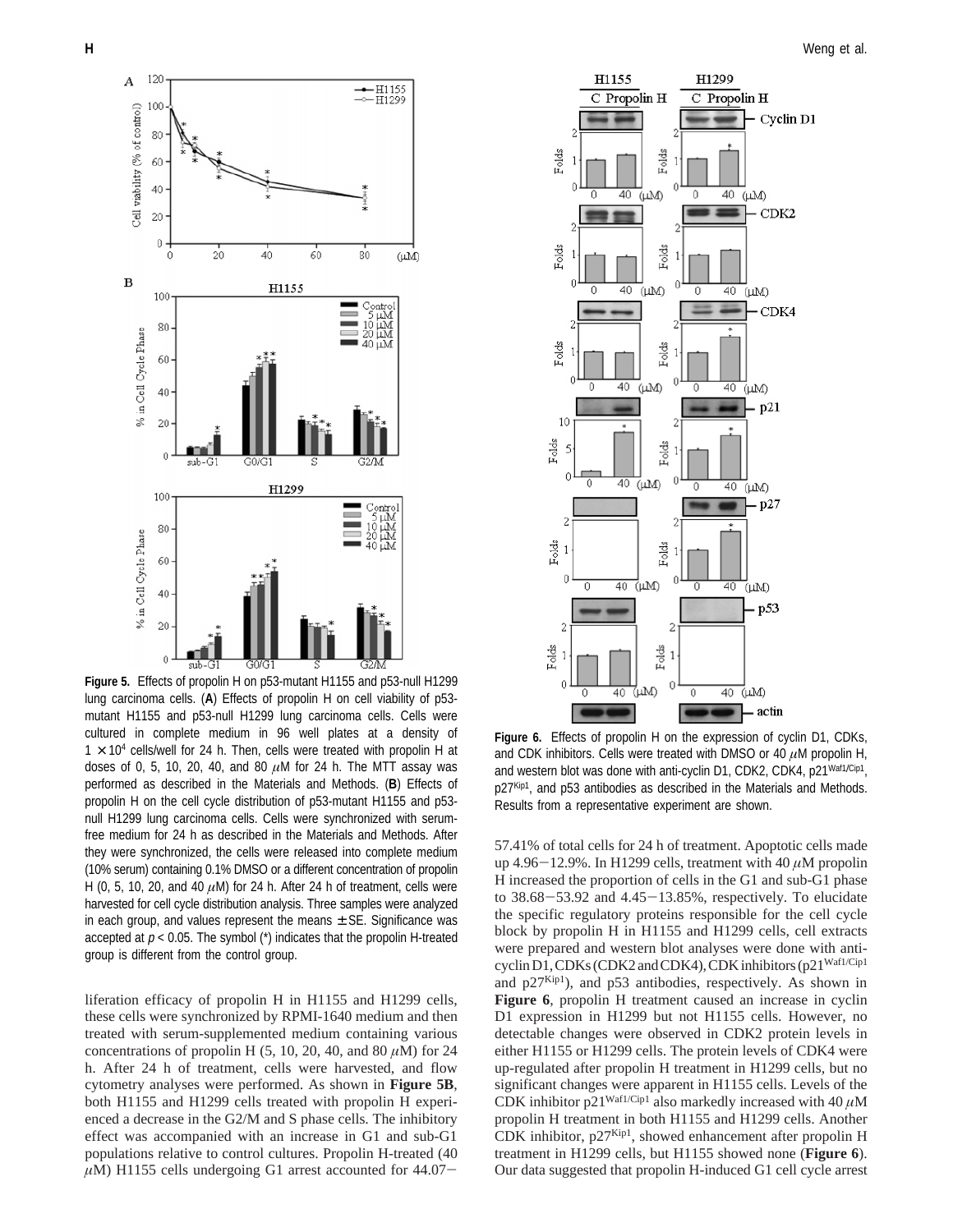also occurs through p53-independent up-regulated p21<sup>Waf1/Cip1</sup> expression in H1155 (p53-mutant) and H1299 (p53-null) lung cancer cells.

### **DISCUSSION**

In this study, we show that propolin H, isolated from Taiwanese propolis, suppressed cell proliferation through induction of G1 phase cell cycle arrest in H460 cells. Our data displayed that propolin H decreased the expression of CDK2, CDK4, and cyclin D1 proteins. Propolin H also up-regulated p53/p21Waf1/Cip1 signaling and p21Waf1/Cip1, which was associated with CDK2 and CDK4 followed by inhibition of their kinase activities. Furthermore, we demonstrated that propolin H induced the expression of p21Waf1/Cip1 mediated by an unknown p53 independent pathway and then induced of G1 phase cell cycle arrest and apoptosis in p53-null H1299 and p53-mutant H1155 cells.

Propolis is a folk medicine used for the treatment of various ailments and has been demonstrated to have a broad spectrum of activities (*12*-*17*). In our previous work, six prenylflavanone compounds were isolated and characterized from Taiwanese propolis-namely, propolins A, B, C, D, E, and F (Figure 1) (*23*). In this study, we further isolated and characterized a new component from Taiwanese propolis named propolis H, and we found it to be the functional isomer of propolin E. Propolin E has a hydrated geranyl side chain, whereas propolin H is dehydrated in the geranyl side chain on the B ring at C-3. Both propolin E and propolin H inhibited cell proliferation significantly in human A2058 melanoma cells, with propolin H being even more potent (**Figure 2B**). This result was consistent with the conclusions of our recent study that propolins with dehydrated geranyl side chains were more effective against cell proliferation than those with hydrated geranyl side chains in human melanoma cells (*21*-*23*). Nevertheless, propolin E inhibited cell viability more effectively than propolin H in lung carcinoma H460 cells. Flow cytometric analysis indicated that propolin H induced cell cycle G1 phase arrest in lung carcinoma H460 cells but not apoptosis (**Figure 2C**). Our data implicate that propolin H induced G1 phase arrest more effectively in contrast with propolin E (**Figure 2E**).

Cell cycle control is a highly regulated process that involves a complex cascade of events. Modulation of the expression and function of the cell cycle regulatory proteins (including cyclins, CDKs, and CDKIs) provides an important mechanism for inhibition of growth  $(I-6)$ . In the present study, we showed that propolin H down-regulated the expression of CDK2 and CDK4 in a time-dependent manner (**Figure 3A**) and strongly inhibited their kinase activities (**Figure 3B**). The inhibition of kinase activities of CDK2 and CDK4 by propolin H may facilitate cell cycle blocking in the G1 phase in H460 lung carcinoma cells. The physiological roles of CDK inhibitors, p21<sup>Waf1/Cip1</sup> and p27<sup>Kip1</sup>, have been linked to the inhibition of G1-related CDKs kinase activities (*3*, *5*, *6*, *8*). In our study, a marked increase in the protein levels of p21<sup>Waf1/Cip1</sup> and p53 was detected in propolin H-treated H460 cells in a timedependent manner while the level of  $p27<sup>Kip1</sup>$  protein decreased (**Figure 4A**). These data suggested that p53 may play an essential but not the exclusive role to regulate the expression of p21Waf1/Cip1. Furthermore, immunoprecipitation Western analysis showed that the formation of CDK2-p21Waf1/Cip1 and CDK4-p21Waf1/Cip1 complexes increased in propolin H-treated H460 cells (**Figure 4B**). These results suggested that propolin H induced the expression of  $p21^{Waf1/Cip1}$ , which was associated with CDK2 and CDK4, and inhibited their kinase activities

followed by induction of G1 phase arrest through a p53 dependent pathway in H460 lung carcinoma cells.

The p53 protein is the most extensively studied tumor suppressor and acts in response to diverse forms of cellular stress to mediate a variety of antiproliferative processes (*11*, *<sup>25</sup>*-*27*). However, mutations in the *p53* gene have been identified with high frequencies in both NSCLC and SCLC, with mutation frequencies of 50 and 70%, respectively. Mutations of the *p53* gene comprise some of the most common genetic changes associated with cancer and cause loss of tumor suppressor function and loss of the ability to induce apoptotic cell death. Numerous reports have investigated the association of *p53* abnormalities with the prognosis of NSCLC patients; nonetheless, all results were inconclusive (*28*-*30*). Thus, p53 has been introduced into clinical trails with retroviral and adenoviral gene therapy delivered directly into tumors with initially promising antitumor responses (*31*). Pharmacological agents that specifically activate p53-dependent cell cycle control and cell death pathways in mutant p53-accumulating cancer cells would represent a major advance in the therapy of human cancers characterized by p53 mutations. In the present study, we also examined the effects of propolin H in p53-mutant H1155 and p53-null H1299 lung carcinoma cells. **Figure 5** showed that propolin H induced cell cycle G1 arrest and apoptosis in p53 mutant H1155 and p53-null H1299 lung carcinoma cells. Western blot analysis indicated that propolin H profoundly upregulated the expression of p21Waf1/Cip1 in both H1155 and H1299 cells and p27Kip1 in H1299 cells (**Figure 6**). These data suggest that propolin H induced the expression of  $p21^{Waf1/Cip1}$ through an unidentified p53-independent pathway followed by induction cell cycle arrest in the G1 phase in p53-mutant and p53-null lung carcinoma cells. A recent study has demonstrated that the PKC- and MAPK-mediated signaling pathway has been suggested to be involved in the regulation of  $p21^{Waf1/Cip1}$ expression (*32*, *33*). On the basis of this study, propolin H may induce a PKC- or MAPK-mediated signaling pathway and then mediate cell cycle arrest. Otherwise, H1299 p53-null cells and H1155 p53-mutant cells may be due to some residual p53 activity as well as to effects of propolin H on other members of the p53 family, such as p63 or p73.

In summary, we have demonstrated that exposure of various NSCLC cell lines to propolin H results in G1 arrest and induction of apoptosis. The growth inhibitory action of propolin H appears to involve the up-regulation of the  $p53/p21^{\text{Waf1/Cip1}}$ pathway following inhibition of the kinase activities of CDK2 and CDK4. Moreover, propolin H also induced the expression of p21<sup>Waf1/Cip1</sup> and p27<sup>Kip1</sup> through a p53-independent pathway and consequently induced cell cycle arrest in the G1 phase in p53-mutant and p53-null lung carcinoma cells.

#### **LITERATURE CITED**

- (1) Malumbers, M.; Barbacid, M. To cycle or not to cycle: A critical decision in cancer. *Nat. Re*V*. Cancer* **<sup>2001</sup>**, *<sup>1</sup>*, 222-231.
- (2) Sherr, C. J. Cancer cell cycles. *Science* **<sup>1996</sup>**, *<sup>247</sup>*, 1672-1677.
- (3) Morgan, D. O. Principles of CDK regulation. *Nature* **1995**, *374*,  $131 - 134.$
- (4) Pines, J. Cyclins: Wheels within wheels. *Cell Growth Differ.* **<sup>1991</sup>**, *<sup>2</sup>*, 305-310.
- (5) Sherr, C. J.; Roberts, J. M. Inhibitors of mammalian G1 cyclindependent kinases. *Genes De*V*.* **<sup>1995</sup>**, *<sup>9</sup>*, 1149-1163.
- (6) Pietenpol, J. A.; Stewart, Z. A. Cell cycle checkpoint signaling: Cell cycle arrest versus apoptosis. *Toxicology* **<sup>2002</sup>**, *<sup>181</sup>*-*182*, <sup>475</sup>-481.
- (7) Dyson, N. The regulation of E2F by pRB-family proteins. *Genes De*V*.* **<sup>1998</sup>**, *<sup>12</sup>*, 2245-2262.